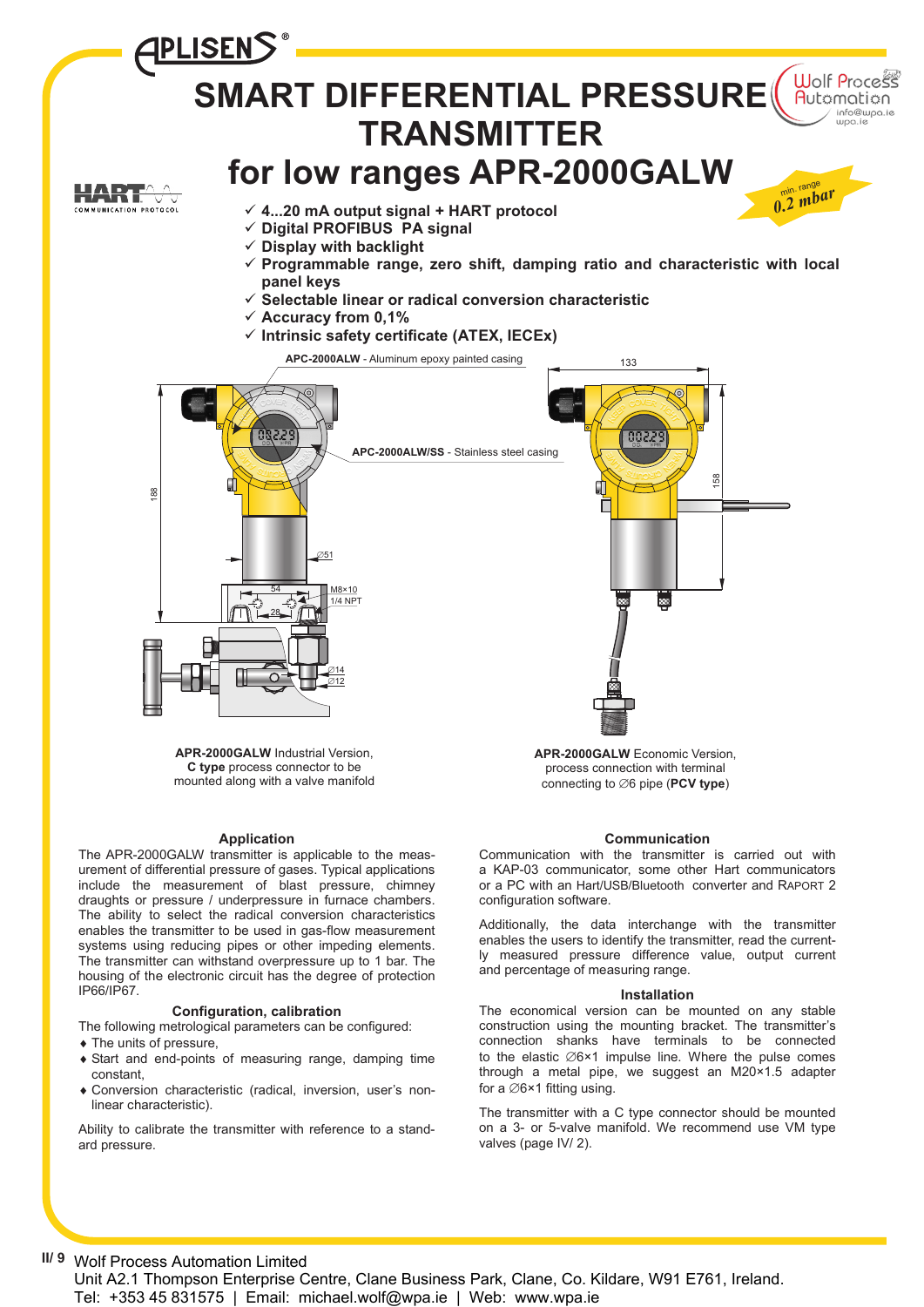# **Operating guidelines**

The transmitter should be mounted in a vertical position. The impulse lines should be connected in such a way that any condensed liquids flew off away from the device.

Where there is a significant difference in height between the place where the transmitter is mounted and the place where the pulse is taken, the measurement may vary with the temperature of the impulse line. Connecting a compensating pipe close to the impulse line, from the transmitter's reference connection shank to the height at which the impulse is taken can minimise this effect.

To prevent dust from entering the measuring cells, the impulse lines should be attached with care, with particular attention to the tightness of the connections between the impulse lines and the transmitter.

# **Measuring ranges**

| Nominal measuring range (FSO)              | Minimum set range     | Overpressure limit | Static pressure limit |  |
|--------------------------------------------|-----------------------|--------------------|-----------------------|--|
| $025$ mbar<br>$(02500 \text{ Pa})$         | (100 Pa)<br>1 mbar    | 1 bar              | 350 mbar              |  |
| $(-250250 \text{ Pa})$<br>$-2, 52, 5$ mbar | (20 Pa)<br>$0.2$ mbar | 350 mbar           | 350 mbar              |  |
| (-700700 Pa)<br>$-77$ mbar                 | (100 Pa)<br>1 mbar    | 350 mbar           | 350 mbar              |  |
| (-25002500 Pa)<br>$-2525$ mbar             | (500 Pa)<br>5 mbar    | 1 bar              | 1 bar                 |  |
| (-1010 kPa)<br>$-100100$ mbar              | (2 kPa)<br>20 mbar    | 1 bar              | 1 bar                 |  |

## **Meterological parameters**

| Nominal range | ิ<br>0…25 mbar     | $-2.52.5$ mbar    | mbar<br>. 1      | -2525 mbar       | $-100100$ mbar     |
|---------------|--------------------|-------------------|------------------|------------------|--------------------|
| Accuracy      | $\leq \pm 0.075\%$ | $\leq \pm 0.25\%$ | $\leq \pm 0.1\%$ | $\leq \pm 0.1\%$ | $\leq \pm 0.075\%$ |

| <b>Thermal error</b>                                   | $<$ ±0,1% (FSO) / 10°C |
|--------------------------------------------------------|------------------------|
| max. $\pm 0.4\%$ (FSO) in the whole compensation range |                        |
| Thermal compensation range                             | $-1070^{\circ}$ C      |
| Additional electronic damping                          | 0.30 s                 |
| Error due to supply voltage changes                    | 0,002% (FSO) / V       |

## **Electrical parameters**

| Power supply<br>Output signal                 | 1055 VDC (Ex ia 13,528 VDC) | 420 mA, two wire transmission                            |
|-----------------------------------------------|-----------------------------|----------------------------------------------------------|
| <b>Load resistance</b> (for standard version) |                             | $R[\Omega] \leq \frac{U_{\text{sup}}[V] - 10V}{0.0225A}$ |

**Resistance required for communication** min. 240  $\Omega$ 

# **Operating conditions**

**Operating temperature range (ambient temp.)** -30...85°C

### **Materials**

| Casing                                | Aluminium     |
|---------------------------------------|---------------|
|                                       | option: 316ss |
| adapter C type.                       | 304ss         |
| adapter PCV type (on Ø6 elastic pipe) | brass         |

# Version: **APR-2000GALW**